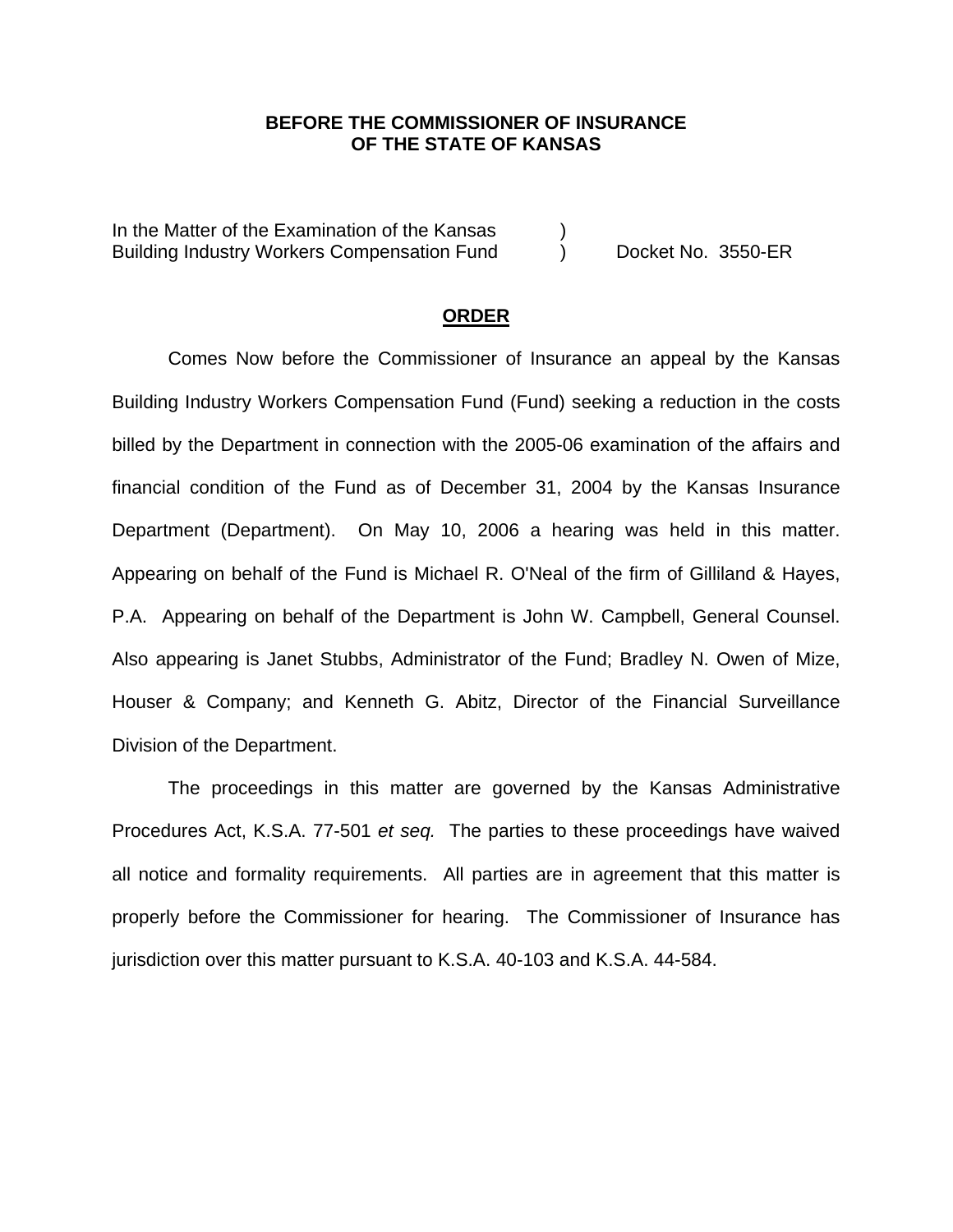#### **FINDINGS OF FACT**

 1. The Fund is a Group-Funded Workers Compensation Pool organized and operated by authority of that portion of the Kansas Workers Compensation Act found at K.S.A. 44-581 through 44-594.

 2. The Fund is currently the subject of a financial examination by the Department. The examination is being conducted pursuant to K.S.A. 44-584(c). Pursuant to that statute, the examination is being conducted in accordance with K.S.A. 44-222 and 40-223.

 3. A draft of the report is in the process of being completed and will be provided to the Fund. The draft report is incorporated by reference and is made a portion of the finding of fact of this order.

 4. To date, the Department has billed the Fund for 480 hours of work. The billing is an accurate accounting of the time spent in conducting the examination. The amount charged to the fund for this work is \$22,912.30.

 5. Work on the examination continues. It is currently unknown how many more hours will be needed for its completion.

 6. The Fund has fully cooperated in the examination and there is no evidence of undue delay, unusual complexity or non-cooperation with the examiners by the Fund.

 7. It is the opinion of the Department personnel who attended the hearing, that an examination of the scope and nature of the one currently being conducted would normally be completed in a time less than what has been expended to date on the current examination.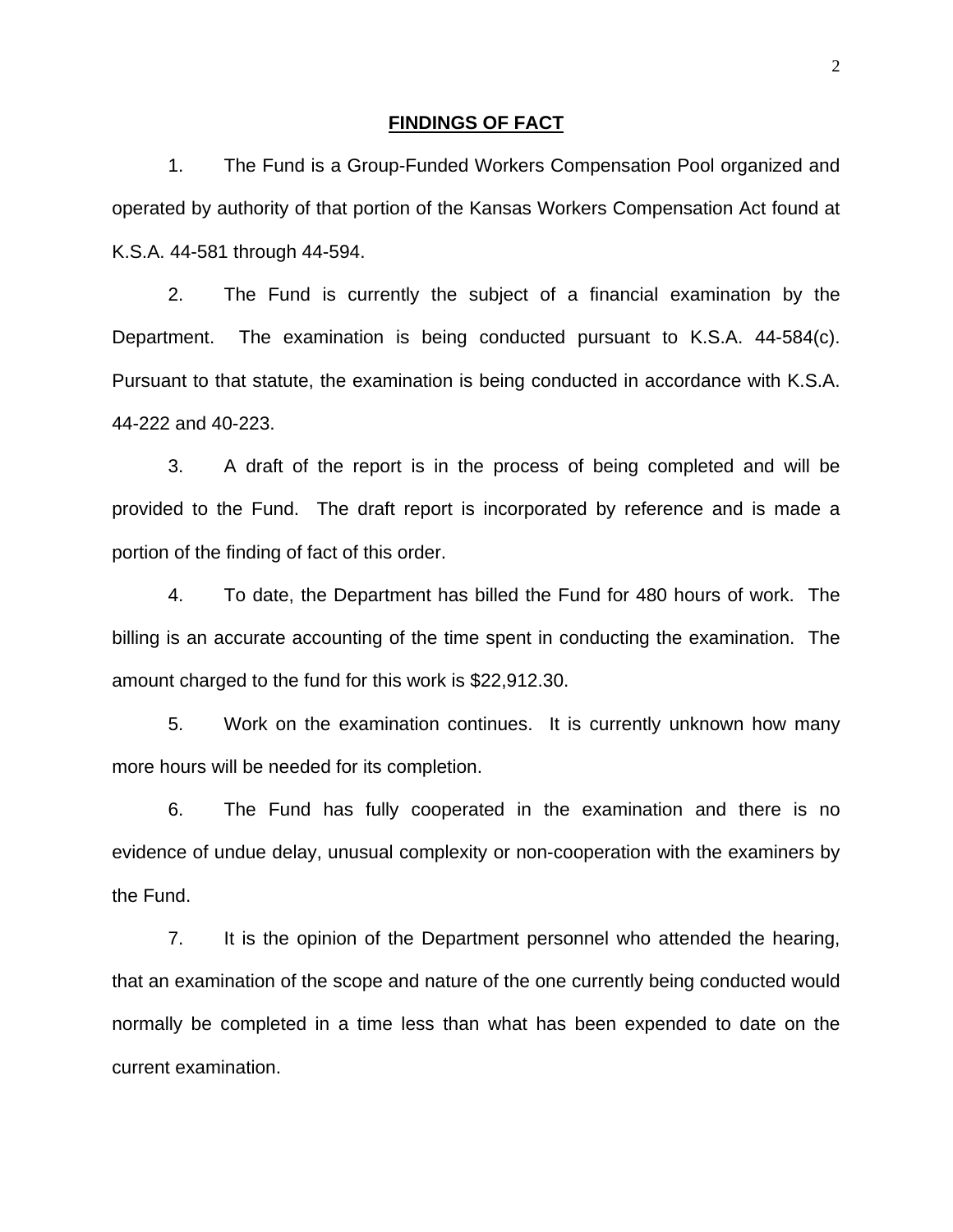### **CONCLUSIONS OF LAW**

K.S.A. 40-222 and 40-223 obligates the Fund to reimburse the Department for its reasonable expenses acquired in conducting financial condition examinations.

Based upon the information enumerated in the Findings of Fact contained in paragraphs one through seven above and the representations made on behalf of the Fund and the Department, the reasonable costs of the examination is an amount less than that which has been charged.

**IT IS THEREFORE, BY THE COMMISSIONER OF INSURANCE, ORDERED THAT:** 

1. The reasonable cost of this examination is the amount of \$16,000.00.

2. The amount of money collected by the Department from the Fund pursuant to K.S.A. 40-222, associated with the current examination, which is in excess of \$16,000.00, shall be refunded by the Department to the Fund.

3. No further billings shall be presented to the Fund for payment for work connected with the current examination.

4. The Commissioner of Insurance retains jurisdiction over this matter to issue any and all further Orders deemed appropriate or to take such further action as necessary to dispose of this matter.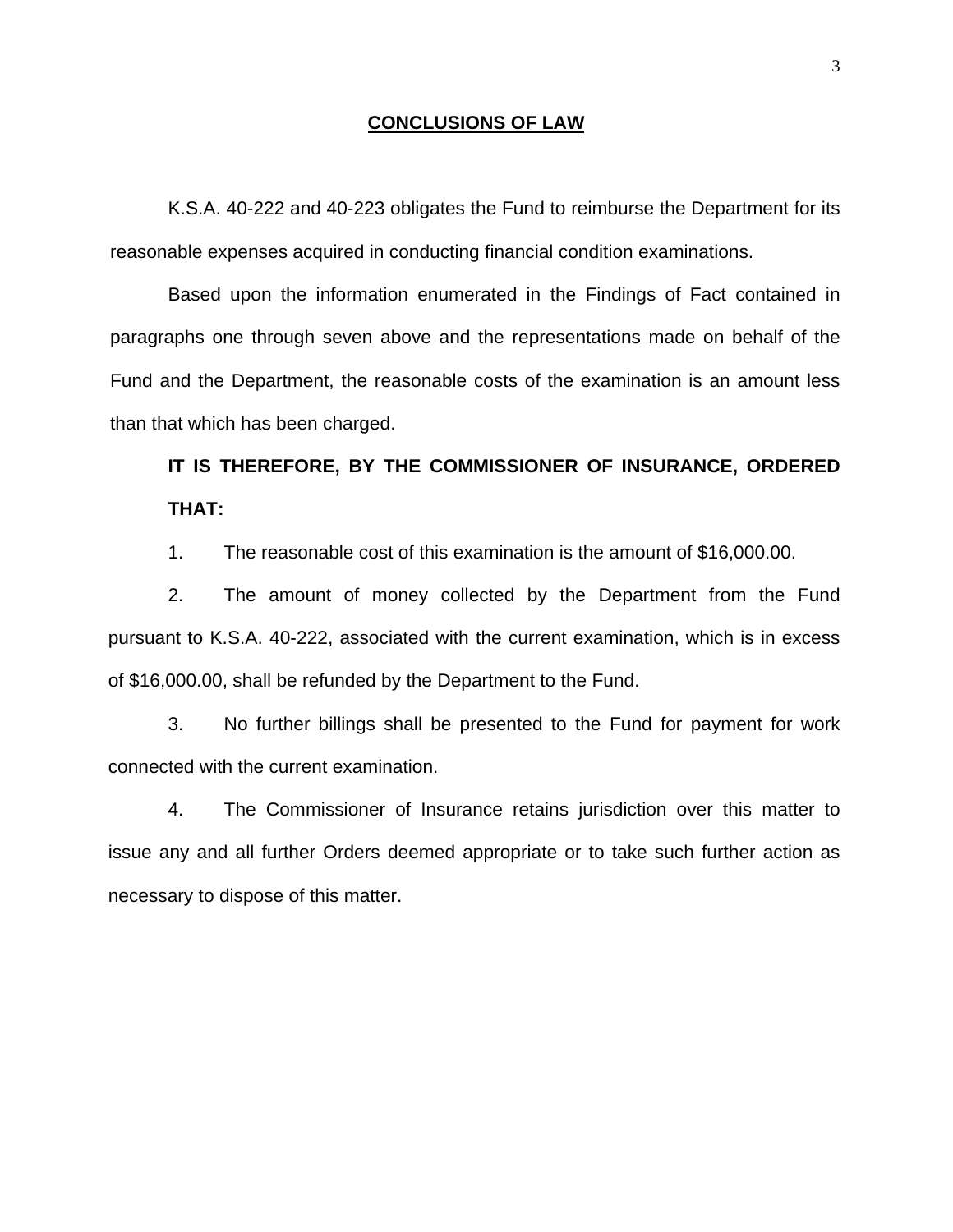# **NOTICE OF RIGHT TO JUDICIAL REVIEW**

The Fund has the right to judicial review in accordance with the provisions set forth in the Act for Judicial Review and Civil Enforcement of Agency Actions (K.S.A. 77- 601, *et seq*., as amended). If it wishes to appeal this decision, it must file a petition for judicial review after exhausting all administrative remedies available in this matter within 30 days. Its written petition for judicial review shall be served upon: Sandy Praeger, Commissioner of Insurance, Kansas Insurance Department, 420 SW 9<sup>th</sup> Street, Topeka, Kansas 66612-1678.

**IT IS SO ORDERED THIS \_18th\_ DAY OF MAY 2006, IN THE CITY OF TOPEKA, COUNTY OF SHAWNEE, STATE OF KANSAS.** 



\_/s/ Sandy Praeger\_\_\_\_\_\_\_\_\_\_\_\_\_\_\_\_ Sandy Praeger Commissioner of Insurance

By: s/ John W. Campbell\_ John W. Campbell General Counsel